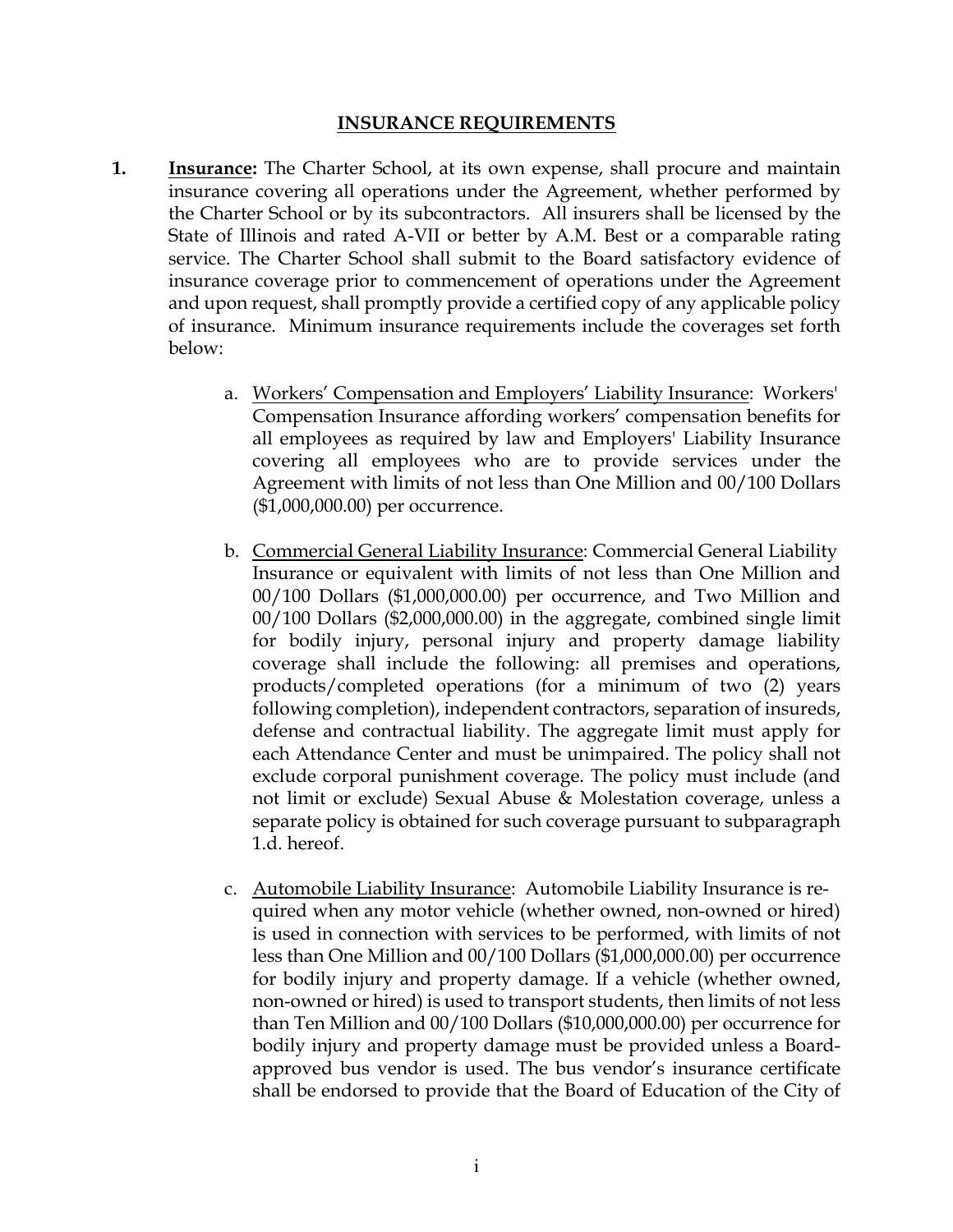Chicago, a body politic and corporate, and its members, employees, officers, officials and agents, and the Charter School are named as additional insured on a primary, non-contributory basis without recourse or right of contribution from the Board.

- d. Sexual Abuse & Molestation Insurance: Sexual Abuse & Molestation Insurance with limits of not less than One Million and 00/100 Dollars (\$1,000,000.00) per claim and Two Million and 00/100 Dollars (\$2,000,000.00) in the aggregate. The aggregate limit must apply for each Attendance Center. If coverage is claims-made, the policy shall have a retroactive date effective upon the Effective Date of the Agreement and have an extended reporting period of not less than two (2) years following completion of the Agreement. Any retroactive date or prior acts exclusion must predate both the Effective Date of this Agreement and any earlier commencement of charter operations. Notwithstanding the provisions of this subparagraph 1.d. hereinabove, if the Commercial General Liability coverage and the Umbrella Liability coverage both include coverage for Sexual Abuse and Molestation (and do not exclude or limit such coverage), then the requirements of this subparagraph 1.d. shall not apply.
- e. School Board Legal/Professional Liability Insurance: School Board Legal/Professional Liability Insurance covering the Charter School and its directors and officers from liability claims arising from wrongful acts, errors or omissions in regards to the conduct of their duties related to the operation and management of the school with limits of not less than One Million and 00/100 Dollars (\$1,000,000.00) per claim and Two Million and 00/100 Dollars (\$2,000,000.00) in the aggregate. Coverage shall include 3rd Party Employment Practices Liability and Sexual Harassment coverage.
- f. Umbrella/Excess Liability Insurance: Umbrella or Excess Liability Insurance to provide additional limits for underlying general liability, automobile liability, and sexual abuse & molestation insurance coverages with limits of not less than:
	- i. Two Million and 00/100 Dollars (\$2,000,000.00) for one Attendance Center of the Charter School; provided, however, if the Attendance Center occupies a Board facility or site with a pool (whether indoor or out, operational or not, or used or not by any person or entity), this amount increases to Four Million and 00/100 Dollars (\$4,000,000.00); and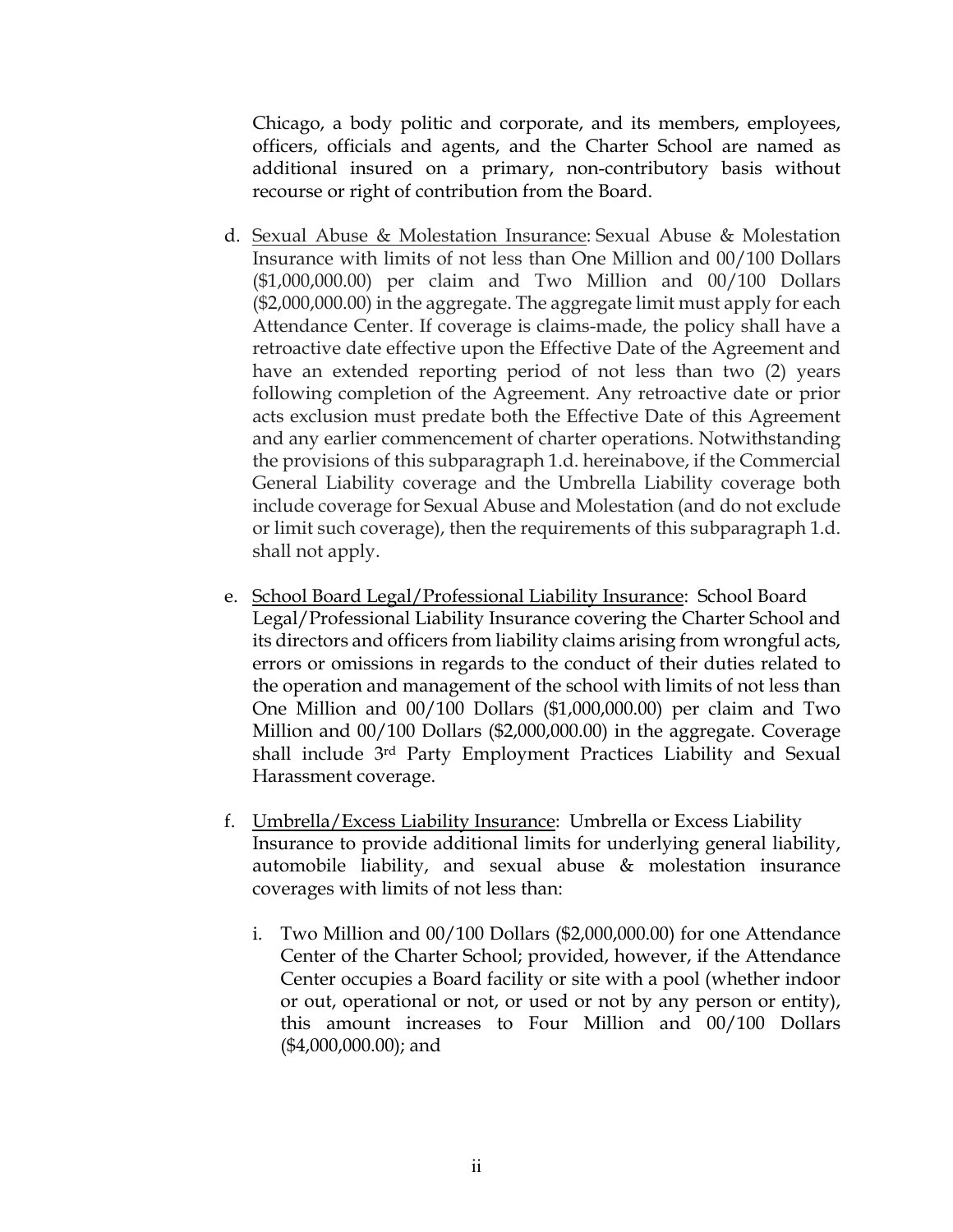- ii. Two Million and 00/100 Dollars (\$2,000,000.00) for each additional Attendance Center of the Charter School; provided however, the requirements of subparagraphs 1.f.i. and 1.f.ii. combined shall be capped at Ten Million and 00/100 Dollars (\$10,000,000.00).
- g. Catastrophic Accident Insurance: Catastrophic Accident Insurance covering any Charter School that enrolls grades 9 through 12 with aggregate benefit limits of Three Million and 00/100 Dollars (\$3,000,000.00) or 5 years, whichever occurs first, for eligible students in grades 9 through 12 who sustain an accidental injury while participating in school-sponsored or school–supervised interscholastic athletic events sanctioned by the Illinois High School Association (including direct and uninterrupted travel to and from the athletic event as well as during a temporary stay at the location of an athletic event held away from the student's school) that results in medical expenses in excess of Fifty Thousand and 00/100 Dollars (\$50,000.00). These benefit limits are to be in excess of any and all other insurance, coverage or benefit, in whatever form or designation. (Source: P.A. 98- 0166)
- h. Property Insurance/Fire Legal Liability:
	- i. If the Charter School occupies a non-Board facility to operate its Attendance Center, the Charter School shall maintain Property Insurance (on a special form cause of loss or all-risk basis) and Fire Legal Liability for full Replacement Cost of property, including property for which the Charter School is contractually responsible, by lease or other agreement, from physical loss or damage. Such insurance shall cover boiler and machinery exposures and business interruption/extra expense losses.
	- ii. If the Charter School occupies a Board facility to operate its At- -tendance Center, the Charter School shall maintain Property Insurance/Fire Legal Liability in accordance with the terms and conditions of the lease agreement between the Charter School and the Board.
- i. Fidelity Bond. Fidelity bond coverage in the amount of at least Two Hundred Thousand and 00/100 Dollars (\$200,000.00) with a responsible surety company with respect to all of the Charter School's employees as may be necessary to protect against losses including, without limitation, those arising from theft, embezzlement, fraud, or misplacement of funds, money or documents. The bond shall name the Board of Education of the City of Chicago as a third party.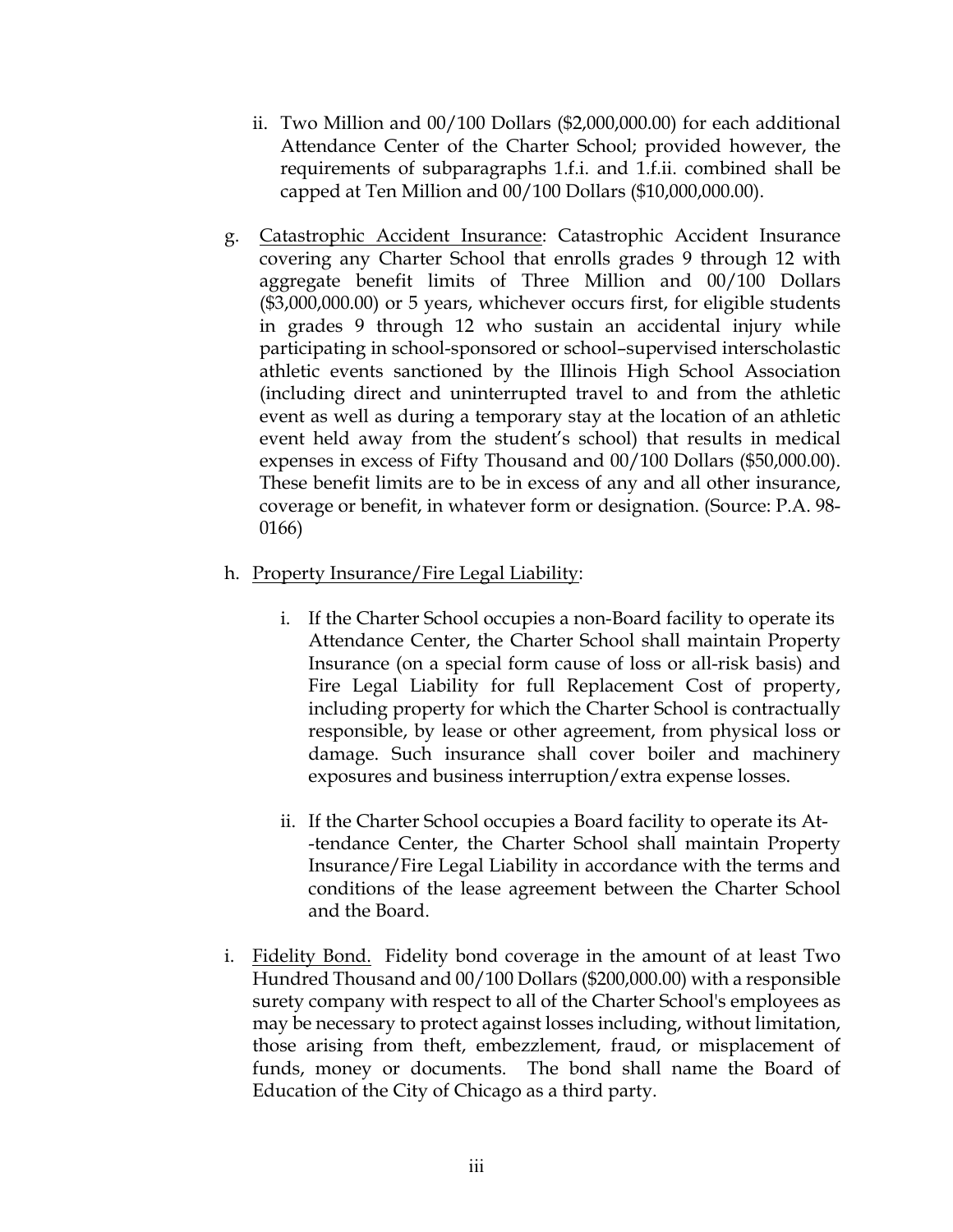- j. Cyber, Privacy & Network Security Insurance: Cyber Liability, Privacy and Network Security Insurance to cover for damages arising from a failure of computer security, or wrongful release of private information including expenses for notification as required by local, Federal or State guidelines. Limit of liability must be at least One Million and 00/100 Dollars (\$1,000,000.00) per claim and Two Million and 00/100 Dollars (\$2,000,000.00) in the aggregate. Coverage shall include failure to prevent transmission of malicious code. Any retroactive or prior acts exclusion must predate both the Effective Date of this Agreement and any earlier commencement of any charter operations. If coverage is on a "claims made basis", a 2 to 5 year extended reporting provision must be included.
- k. Construction: The Charter School shall indemnify, defend and agree to save and hold Board (and, if occupying a Board facility, the City of Chicago in Trust for Use of Schools ("City") and the Public Building Commission of Chicago ("PBC") as their interests may appear in their capacity as titleholders), harmless from and against all liability, injury, loss, claims, cost, damage and expense with respect to any injury to, or death of, any person, or damage to or loss or destruction of, any property occasioned by or growing out of any construction work on Board property. The Charter School shall not commence any such work until the Board has been provided with insurance certificates evidencing that the contractors and subcontractors performing such work have in full force and effect adequate insurance as required by the Board's construction program at the time of the work. Required coverage may include, but is not limited to: workers' compensation, general liability, professional liability, automobile liability, environmental liability, excess liability, property and builders' risk insurance. The Charter School's contractors and subcontractors are subject to the same requirements as the Charter School in regards to additional insured, rating, notice, etc.
- **2. Additional Insured**. The Charter School shall have its general liability, automobile liability, and umbrella liability insurance policies endorsed to provide that the Board of Education of the City of Chicago, a body politic and corporate (and, if occupying a Board facility, the City and the PBC as their interests may appear in their capacity as titleholders), and their members, employees, officers, officials and agents, and any other entity as may be designated by the Board are named as additional insured on a primary basis without recourse or right of contribution from the Board (or, if occupying a Board facility, the City or the PBC as their interests may appear in their capacity as titleholders).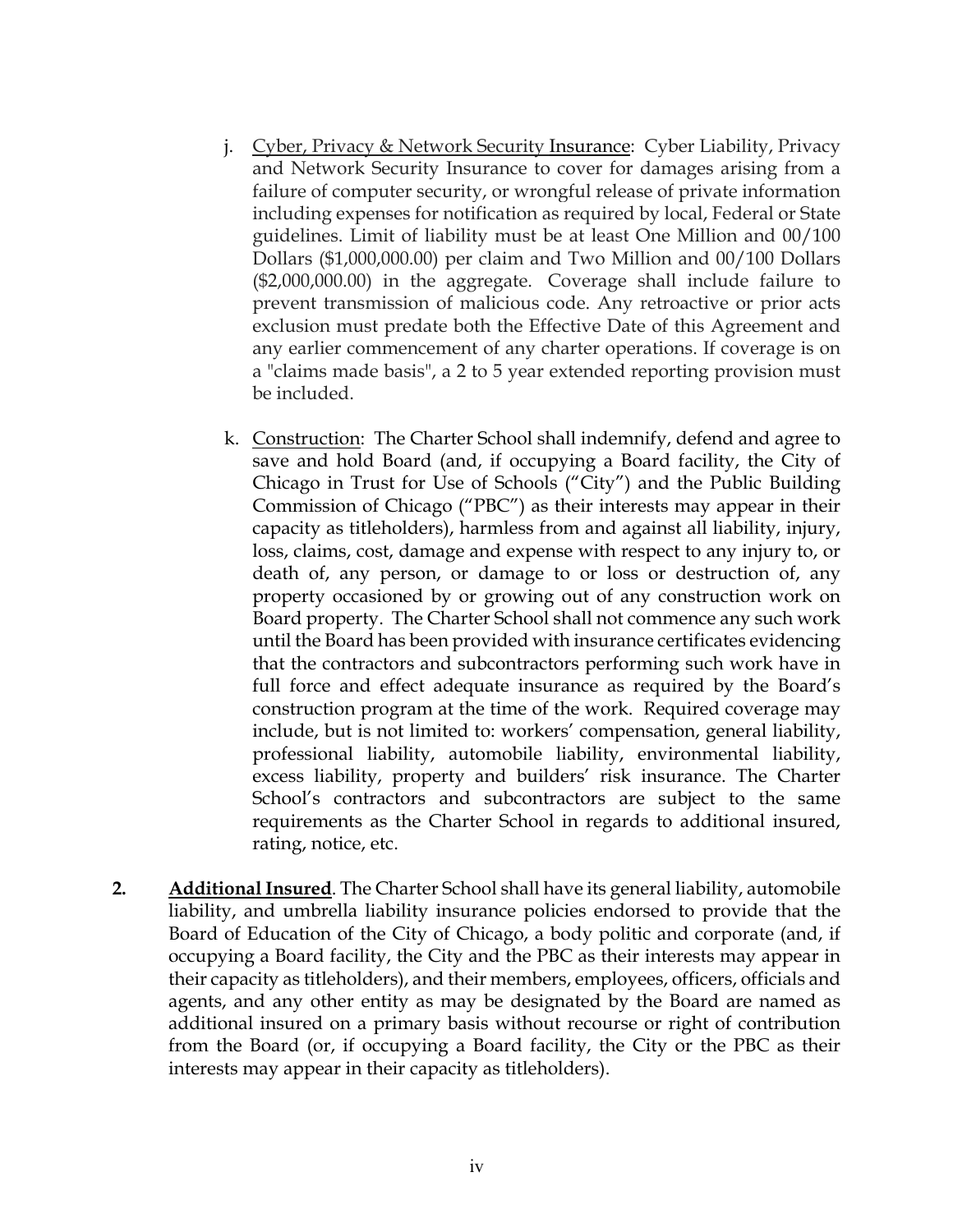**3. Insurance Certificate**. The Charter School, its insurance company, or its insurance company representative shall submit an insurance certificate to the Board evidencing all coverage as required hereunder and indicating the Additional Insured status as required above. The Board will not pay the Charter School for any charter operations if satisfactory proof of insurance is not provided prior to the commencement of services. The certificate must provide that thirty (30) days prior written notice of material change, cancellation, or non-renewal be given to:

> Board of Education of the City of Chicago Risk Management 42 West Madison Street, 2nd Floor Chicago, Illinois 60602 riskmanagement@cps.edu

**4. General.** Any failure of the Board to demand or receive proof of insurance coverage shall not constitute a waiver of the Charter School's obligation to obtain the required insurance. The receipt of any certificate does not constitute an agreement by the Board that the insurance requirements in the Agreement have been fully met or that the insurance policies indicated on the certificate are in compliance with all requirements in the Agreement.

The Charter School's failure to carry or document required insurance shall constitute a breach of the Charter School's Agreement with the Board. Nonfulfillment of the insurance conditions may constitute a violation of the Agreement, and the Board retains the right to stop charter operations until proper evidence of insurance is provided, or the Agreement may be terminated.

Any deductibles or self-insured retentions on referenced insurance coverage must be borne by the Charter School. Any insurance or self-insurance programs maintained by the Board (or, if occupying a Board facility, the City or PBC in their capacity as titleholders) do not contribute with insurance provided by the Charter School under the Agreement.

All subcontractors are subject to the same insurance requirements of the Charter School unless otherwise specified in this Agreement. The Charter School shall require any and all subcontractors under this Agreement to carry the insurance as required herein and to comply with the foregoing requirements; otherwise, the Charter School shall provide coverage for such subcontractors. The Charter School will maintain a file of subcontractors' insurance certificates evidencing compliance with these requirements.

The coverages and limits furnished by the Charter School in no way limit the Charter School's liabilities and responsibilities specified within the Agreement or by law. The required insurance is not limited by any limitations expressed in the